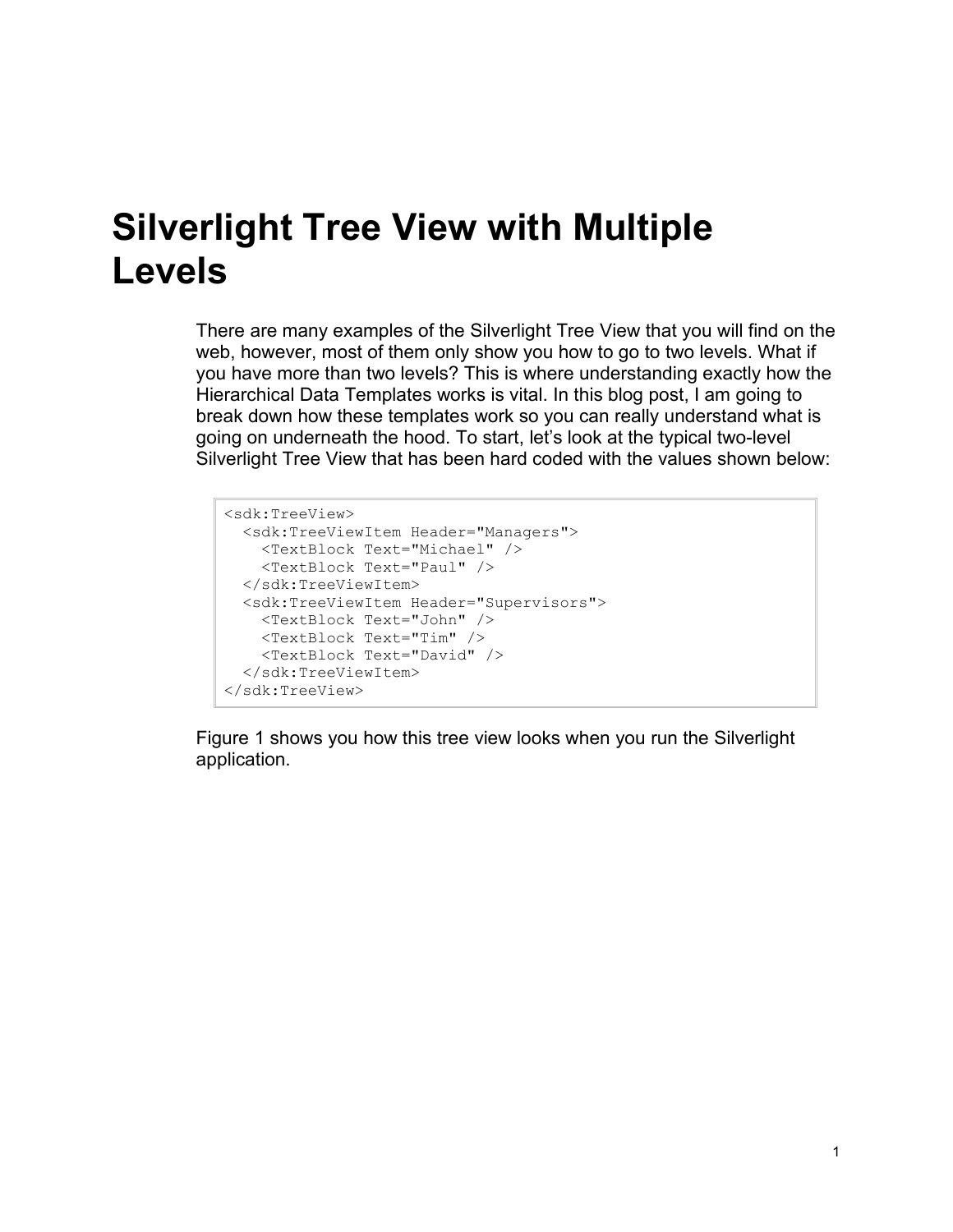| $\mathbf x$<br>G   —   0<br><b>SD</b><br>B D:\MyStuff\BlogEn Q - C X   B SLTreeView |
|-------------------------------------------------------------------------------------|
| Simple<br>Template                                                                  |
| Employee Types > Employees                                                          |
| Managers<br>Michael                                                                 |
| Paul                                                                                |
| Supervisors<br>John                                                                 |
| Tim                                                                                 |
| David                                                                               |
|                                                                                     |

Figure 1: A hard-coded, two level Tree View.

<span id="page-1-0"></span>Next, let's create three classes to mimic the hard-coded Tree View shown above. First, you need an Employee class and an EmployeeType class. The Employee class simply has one property called **Name**. The constructor is created to accept a "name" argument that you can use to set the Name property when you create an Employee object.

```
public class Employee
{
  public Employee(string name)
   {
   Name = name; }
  public string Name { get; set; }
}
```
Finally you create an EmployeeType class. This class has one property called EmpType and contains a generic List<> collection of Employee objects. The property that holds the collection is called **Employees**.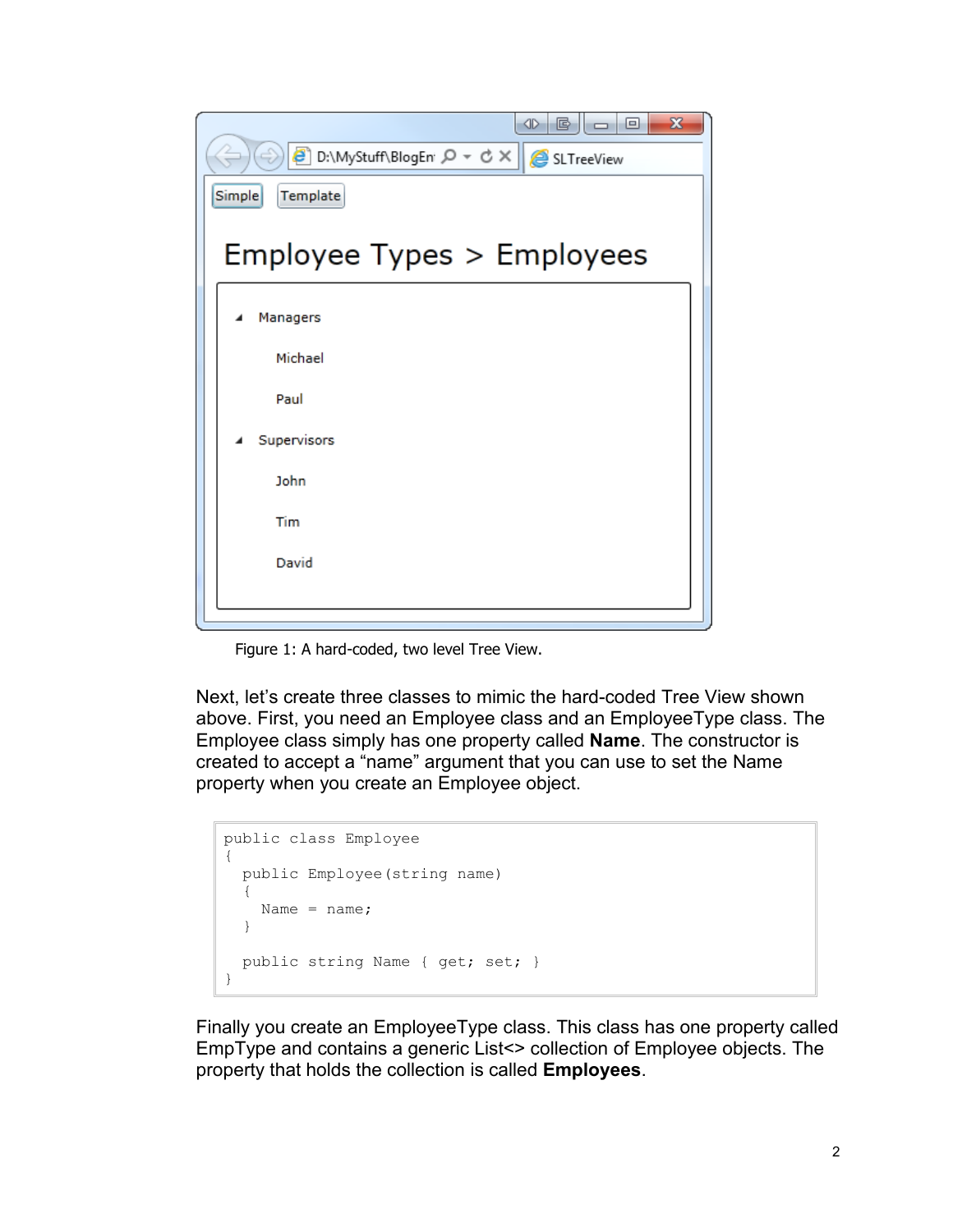```
public class EmployeeType
{
   public EmployeeType(string empType)
\{EmpType = empType;Employees = new List<Employee>();
   }
   public string EmpType { get; set; }
  public List<Employee> Employees { get; set; }
}
```
Finally we have a collection class called EmployeeTypes created using the generic List<> class. It is in the constructor for this class where you will build the collection of EmployeeTypes and fill it with Employee objects:

```
public class EmployeeTypes : List<EmployeeType>
{
  public EmployeeTypes()
   {
     EmployeeType type;
   type = new EmployeeType("Manager");
     type.Employees.Add(new Employee("Michael"));
     type.Employees.Add(new Employee("Paul"));
     this.Add(type);
    type = new EmployeeType ("Project Managers");
     type.Employees.Add(new Employee("Tim"));
     type.Employees.Add(new Employee("John"));
     type.Employees.Add(new Employee("David"));
     this.Add(type);
  }
}
```
You now have a data hierarchy in memory [\(Figure 2\)](#page-2-0) which is what the Tree View control expects to receive as its data source.



<span id="page-2-0"></span>Figure 2: A hierachial data structure of Employee Types containing a collection of Employee objects.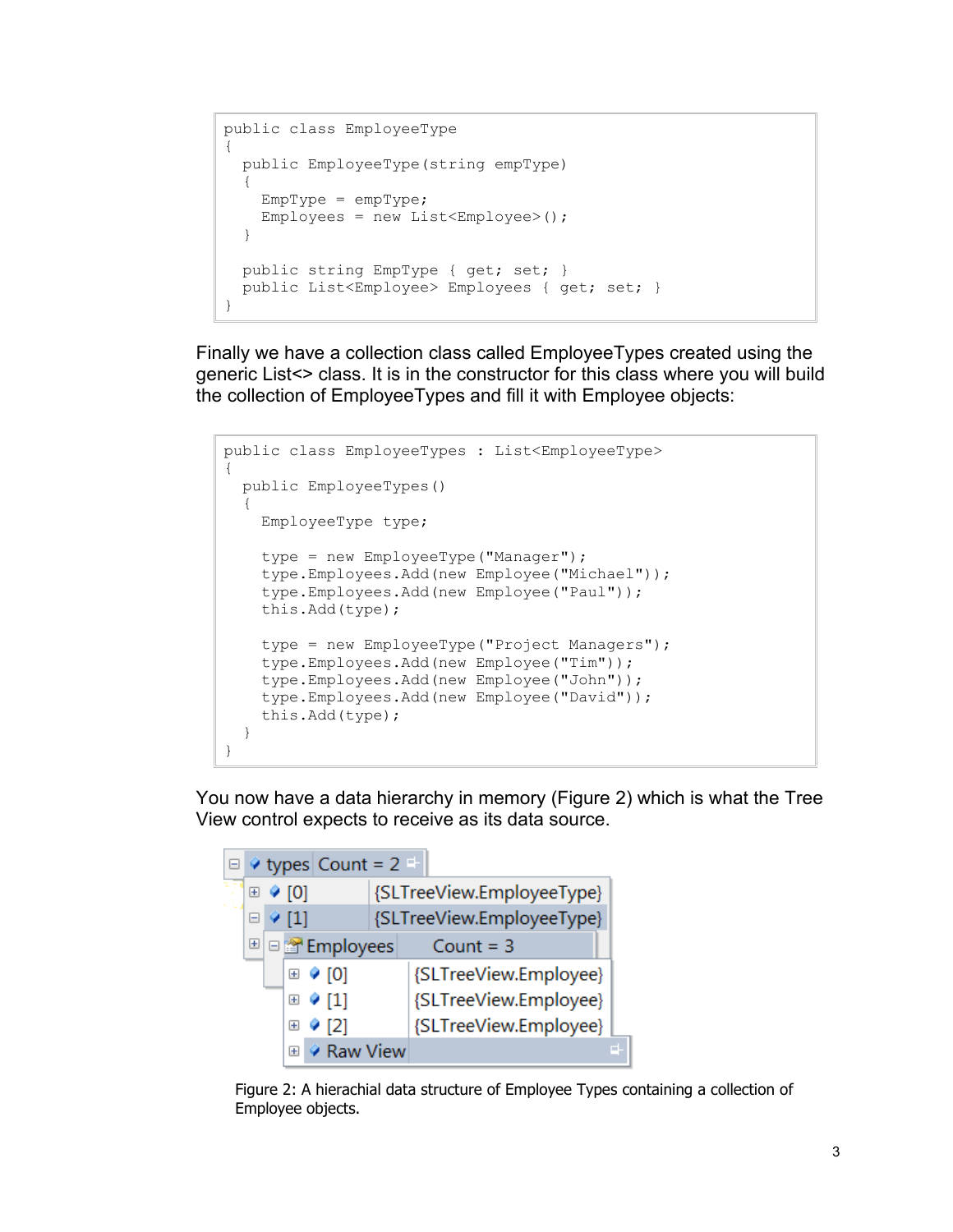To connect up this hierarchy of data to your Tree View you create an instance of the EmployeeTypes class in XAML as shown in line 13 of [Figure 3.](#page-3-0) The key assigned to this object is "empTypes". This key is used as the source of data to the entire Tree View by setting the ItemsSource property as shown in [Figure 3,](#page-3-0) Callout #1.



Figure 3: You need to start from the bottom up when laying out your templates for a Tree View.

<span id="page-3-0"></span>The ItemsSource property of the Tree View control is used as the data source in the Hierarchical Data Template with the key of **employeeTypeTemplate**. In this case there is only one Hierarchical Data Template, so any data you wish to display within that template comes from the collection of Employee Types. The TextBlock control in line 20 uses the EmpType property of the EmployeeType class. You specify the name of the Hierarchical Data Template to use in the ItemTemplate property of the Tree View (Callout #2).

For the second (and last) level of the Tree View control you use a normal <DataTemplate> with the name of **employeeTemplate** (line 14). The Hierarchical Data Template in lines 17-21 sets its ItemTemplate property to the key name of **employeeTemplate** (Line 19 connects to Line 14). The source of the data for the <DataTemplate> needs to be a property of the EmployeeTypes collection used in the Hierarchical Data Template. In this case that is the Employees property. In the Employees property there is a "Name" property of the Employee class that is used to display the employee name in the second level of the Tree View (Line 15).

What is important here is that your lowest level in your Tree View is expressed in a <DataTemplate> and should be listed first in your Resources section. The next level up in your Tree View should be a <HierarchicalDataTemplate> which has its ItemTemplate property set to the key name of the <DataTemplate> and the ItemsSource property set to the data you wish to display in the <DataTemplate>. The Tree View control should have its ItemsSource property set to the data you wish to display in the <HierarchicalDataTemplate> and its ItemTemplate property set to the key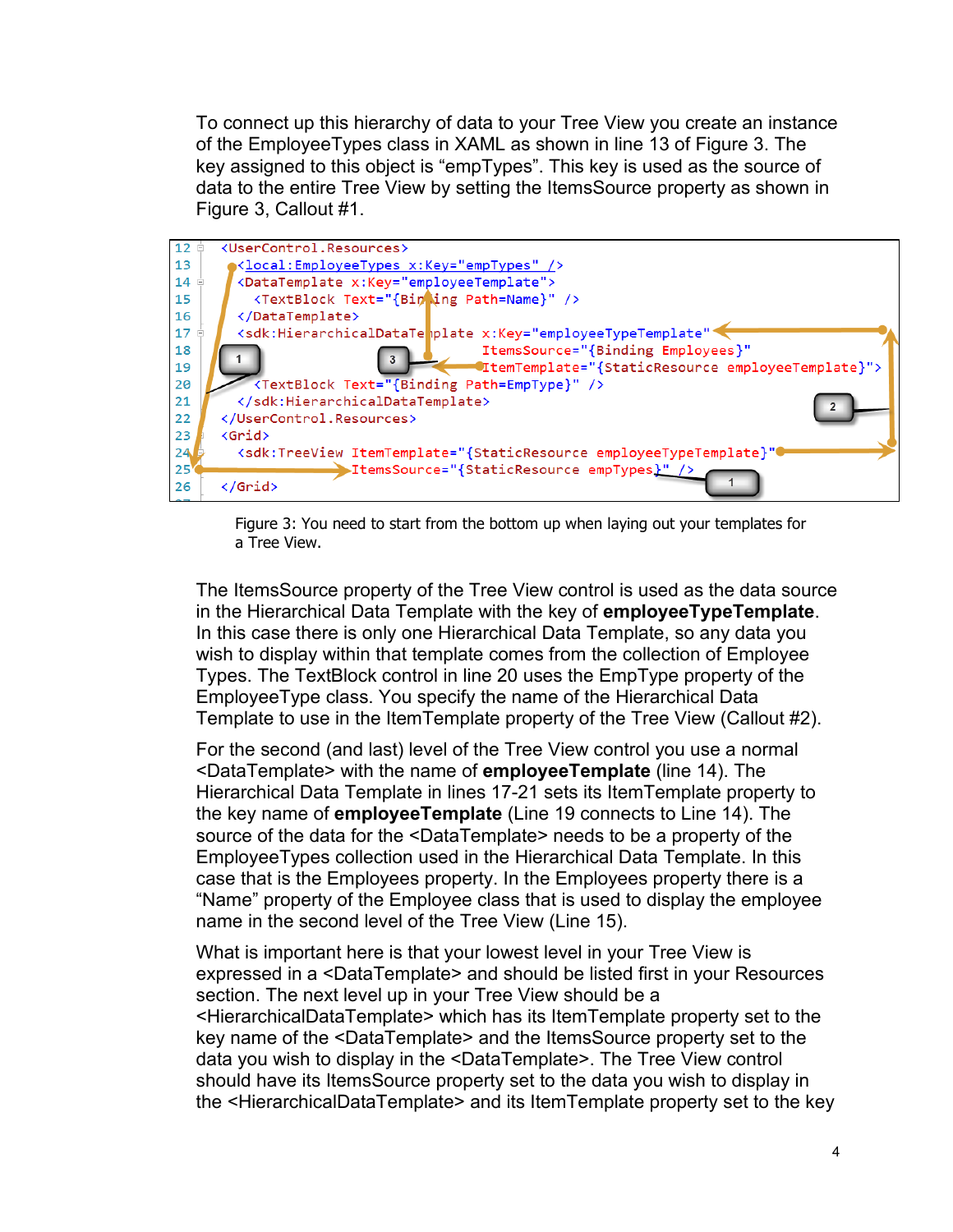name of the <HierarchicalDataTemplate> object. It is in this way that you get the Tree View to display all levels of your hierarchical data structure.

## **Three Levels in a Tree View**

Now let's expand upon this concept and use three levels in our Tree View [\(Figure 4\)](#page-4-0). This Tree View shows that you now have EmployeeTypes at the top of the tree, followed by a small set of employees that themselves manage employees. This means that the EmployeeType class has a collection of Employee objects. Each Employee class has a collection of Employee objects as well.

| $\mathbf{x}$<br>$\Box$ $\Box$<br><br>囘                      |
|-------------------------------------------------------------|
| → B D:\MyStuff\BlogEn $\rho \cdot c \times   $ & SLTreeView |
| Employee Types > Employees > Managed Employees              |
| Manager                                                     |
| Michael<br>◢                                                |
| John                                                        |
| Tim                                                         |
| Paul<br>◢                                                   |
| Michael                                                     |
| Sara                                                        |
| <b>Project Managers</b>                                     |
| Tim                                                         |
| John                                                        |
| David                                                       |
|                                                             |

<span id="page-4-0"></span>Figure 4: When using 3 levels in your TreeView you will have 2 Hierarchical Data Templates and 1 Data Template.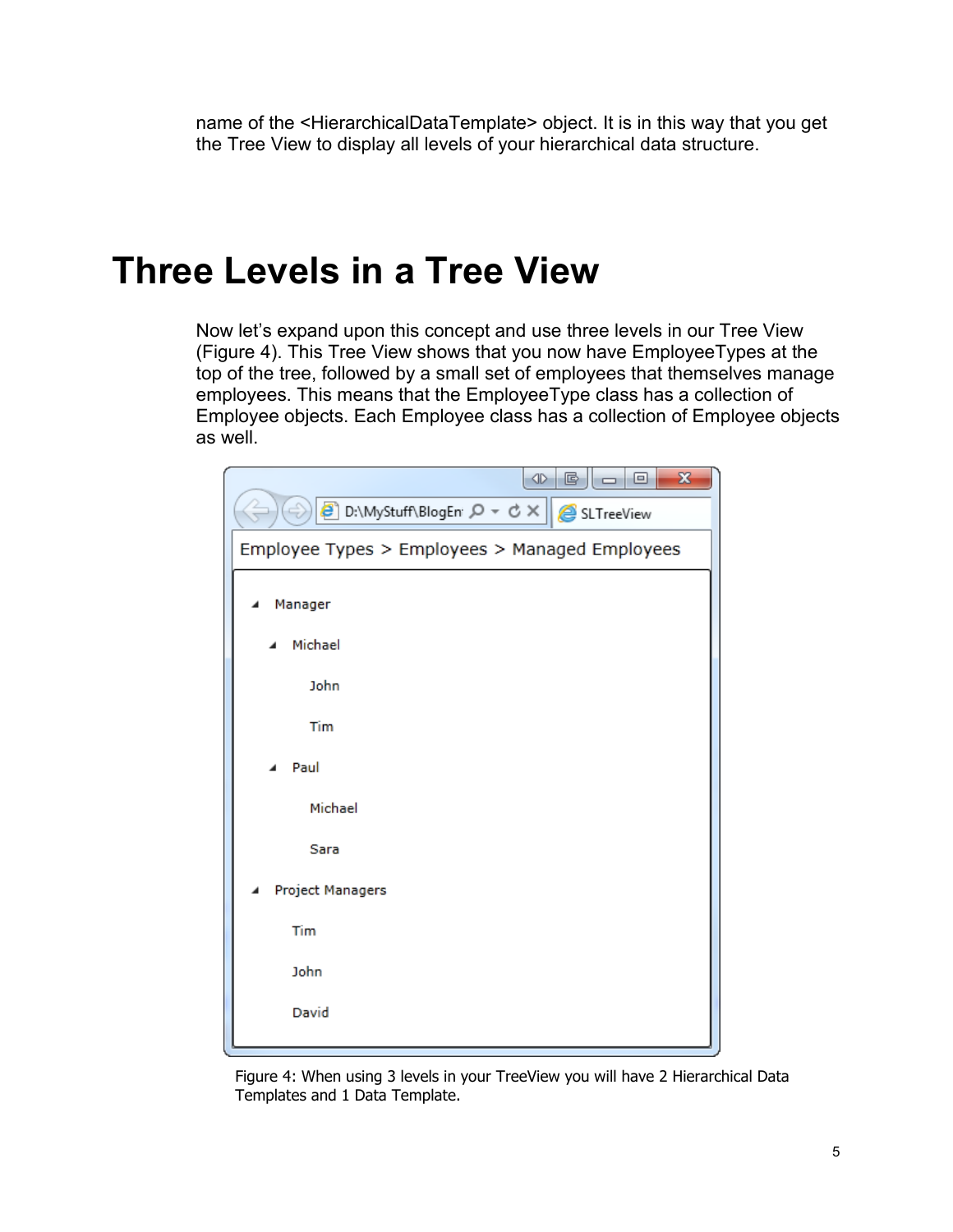The EmployeeType class has not changed at all from our previous example. However, the Employee class now has one additional property as shown below:

```
public class Employee
{
  public Employee(string name)
  {
   Name = name; ManagedEmployees = new List<Employee>();
 }
  public string Name { get; set; }
  public List<Employee> ManagedEmployees { get; set; }
}
```
The next thing that changes in our code is the EmployeeTypes class. The constructor now needs additional code to create a list of managed employees. Below is the new code.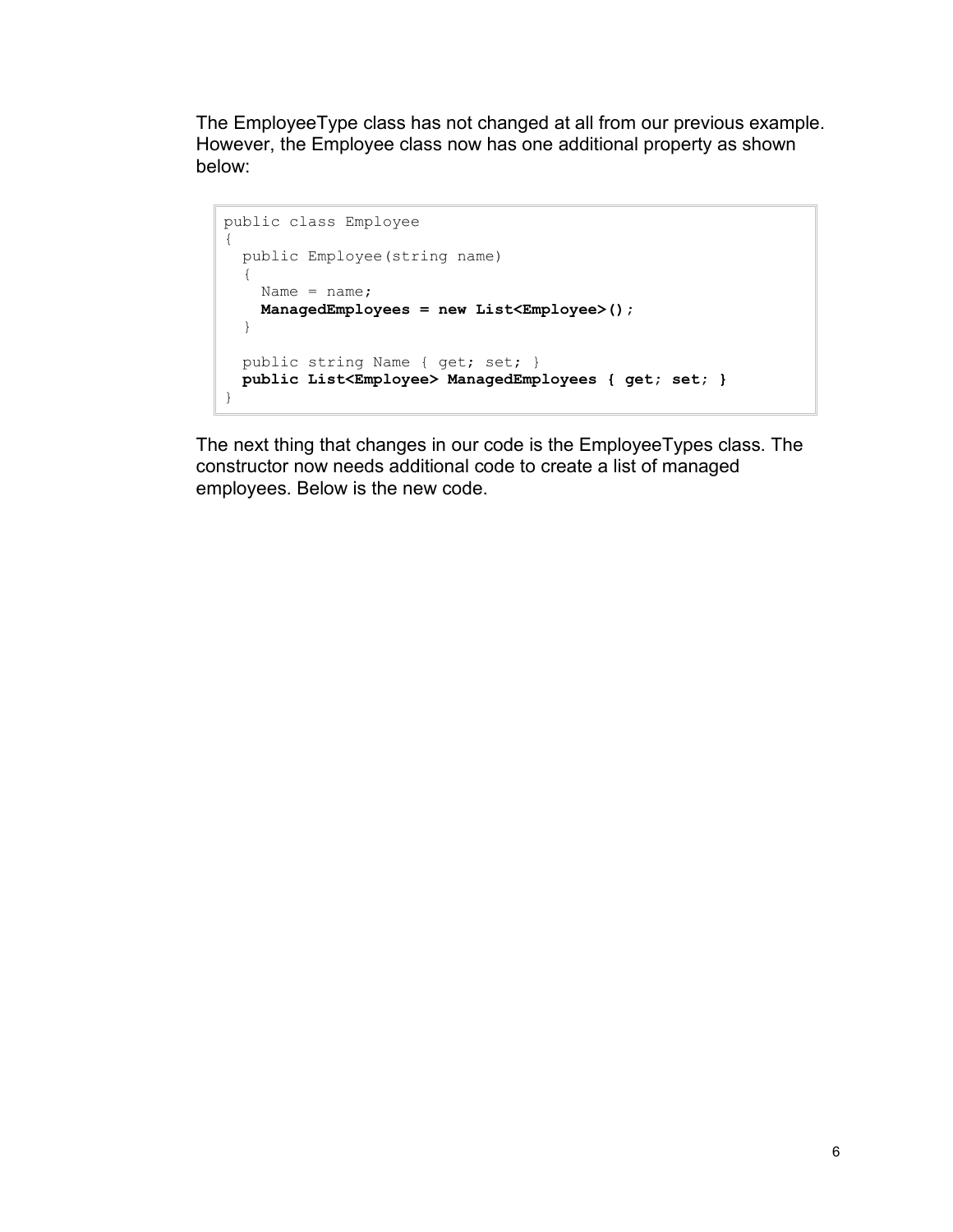```
public class EmployeeTypes : List<EmployeeType>
{
  public EmployeeTypes()
\{ EmployeeType type;
     Employee emp;
     Employee managed;
     type = new EmployeeType("Manager");
     emp = new Employee("Michael");
    managed = new Employee("John");
    emp.ManagedEmployees.Add(managed);
    managed = new Employee("Tim");
    emp.ManagedEmployees.Add(managed);
     type.Employees.Add(emp);
     emp = new Employee("Paul");
    managed = new Employee("Michael");
    emp.ManagedEmployees.Add(managed);
    managed = new Employee("Sara");
    emp.ManagedEmployees.Add(managed);
     type.Employees.Add(emp);
     this.Add(type);
    type = new EmployeeType ("Project Managers");
     type.Employees.Add(new Employee("Tim"));
     type.Employees.Add(new Employee("John"));
     type.Employees.Add(new Employee("David"));
     this.Add(type);
   }
}
```
Now that you have all of the data built in your classes, you are now ready to hook up this three-level structure to your Tree View. [Figure 5](#page-7-0) shows the complete XAML needed to hook up your three-level Tree View. You can see in the XAML that there are now two Hierarchical Data Templates and one Data Template. Again you list the Data Template first since that is the lowest level in your Tree View. The next Hierarchical Data Template listed is the next level up from the lowest level, and finally you have a Hierarchical Data Template for the first level in your tree. You need to work your way from the bottom up when creating your Tree View hierarchy. XAML is processed from the top down, so if you attempt to reference a XAML key name that is below where you are referencing it from, you will get a runtime error.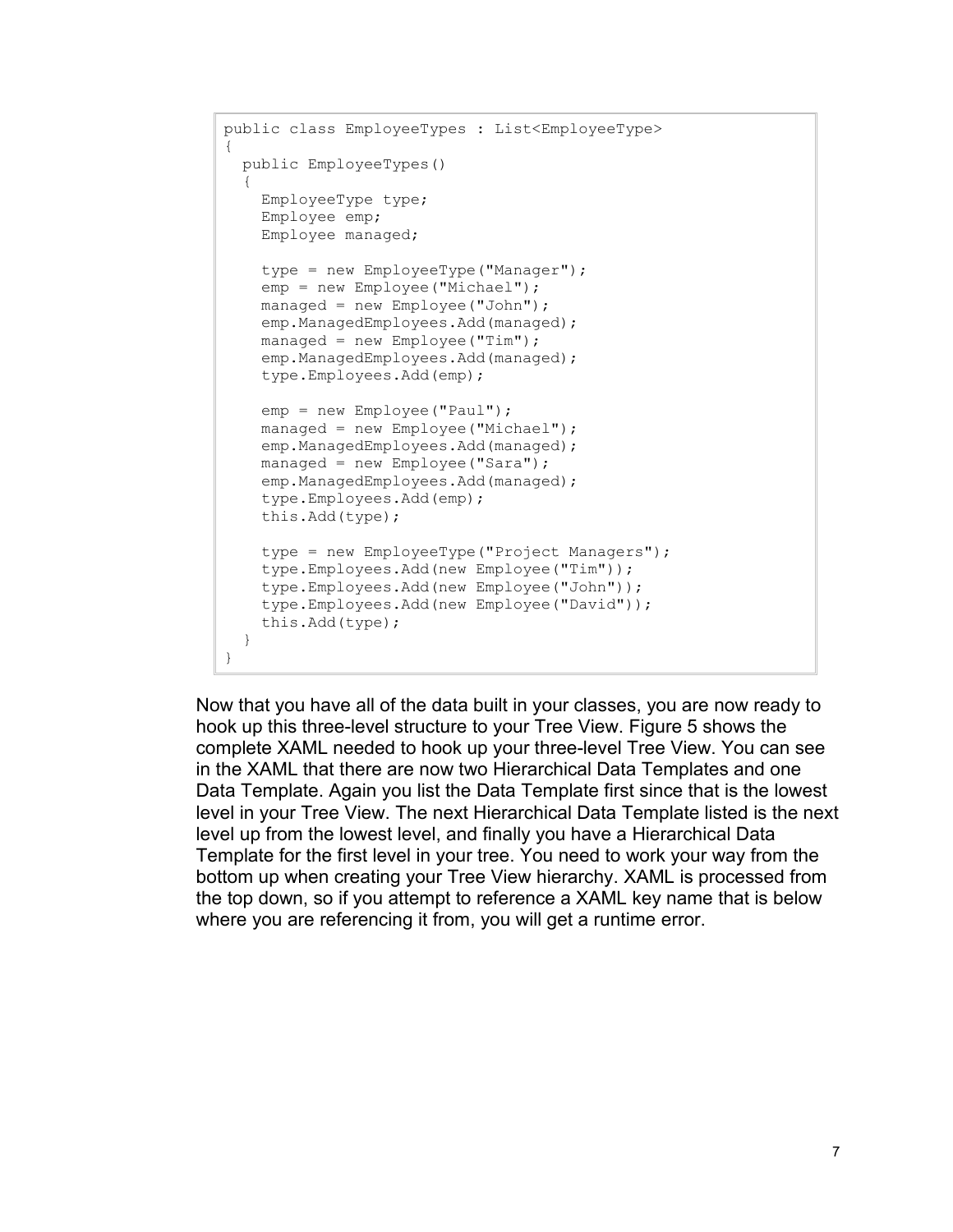```
12 CUserControl. Resources>
      <local:EmployeeTypes x:Key="empTypes" />
1314\frac{1}{2}<DataTemplate x:Key="managedEmployeeTemplate">
15<sup>1</sup><TextBlock Text="{Binding Path=Name}" />
     </DataTemplate>
16<sup>1</sup><sdk:HierarchicalDataTemplate x:Key="employeeTemplate"
17EItemsSource="{Binding ManagedEmployees}"
18ItemTemplate="{StaticResource managedEmployeeTemplate}">
19<sup>1</sup>20<TextBlock Text="{Binding Path=Name}" />
21</sdk:HierarchicalDataTemplate>
     <sdk:HierarchicalDataTemplate x:Key="employeeTypeTemplate"
22\pmItemsSource="{Binding Employees}"
23ItemTemplate="{StaticResource employeeTemplate}">
2425<TextBlock Text="{Binding Path=EmpType}" />
26</sdk:HierarchicalDataTemplate>
27 </UserControl.Resources>
28 \pm Grid>
29 = <sdk:TreeView ItemTemplate="{StaticResource employeeTypeTemplate}"
                    ItemsSource="{StaticResource empTypes}"
30<sup>1</sup>SelectedItemChanged="tvEmps_SelectedItemChanged"
3132Name="tvEmps" />
33 </Grid>
```
Figure 5: For three levels in a Tree View you will need two Hierarchical Data Templates and one Data Template.

<span id="page-7-0"></span>Each Hierarchical Data Template uses the previous template as its ItemTemplate. The ItemsSource of each Hierarchical Data Template is used to feed the data to the previous template. This is probably the most confusing part about working with the Tree View control. You are expecting the content of the current Hierarchical Data Template to use the properties set in the ItemsSource property of that template. But you need to look to the template lower down in the XAML to see the source of the data as shown in [Figure 6.](#page-7-1)

```
12 COSerControl. Resources>
13<sup>1</sup><local:EmployeeTypes x:Key="empTypes" />
     <DataTemplate x:Kev="managedEmploveeTemplate">
14<TextBlock Text="{Binding Path=Name}" />
15<sub>1</sub>16</DataTemplate>
     <sdk:HierarchicalDataTemplate x:Key="employeeTemplate"
1718ItemsSource="{Binding ManagedEmployees}"
                                     ItemTemplate="{StaticResource managedEmployeeTemplate}">
19<TextBlock Text="{Binding Path=Name}" />
2a</sdk:HierarchicalDataTemplate>
2122<sdk:HierarchicalDataTemplate x:Key="employeerypeTemplate"
                                     ItemsSource="{Binding Employees}"
2324ItemTemplate="{StaticResource employeeTemplate}">
25<TextBlock Text="{Binding Path=EmpType}" />
     </sdk:HierarchicalDataTemplate>
26</UserControl.Resources>
2728 \approx Grid>
29 Sdk:TreeView ItemTemplate="{StaticResource_employeeTypeTemplate}"
                    ItemsSource="{StaticResource empTypes}"
30<sup>1</sup>SelectedItemChanged="tvEmps_SelectedItemChanged"
3132Name="tvEmps" />
```
<span id="page-7-1"></span>Figure 6: The properties you use within the Content of a template come from the ItemsSource of the next template in the resources section.